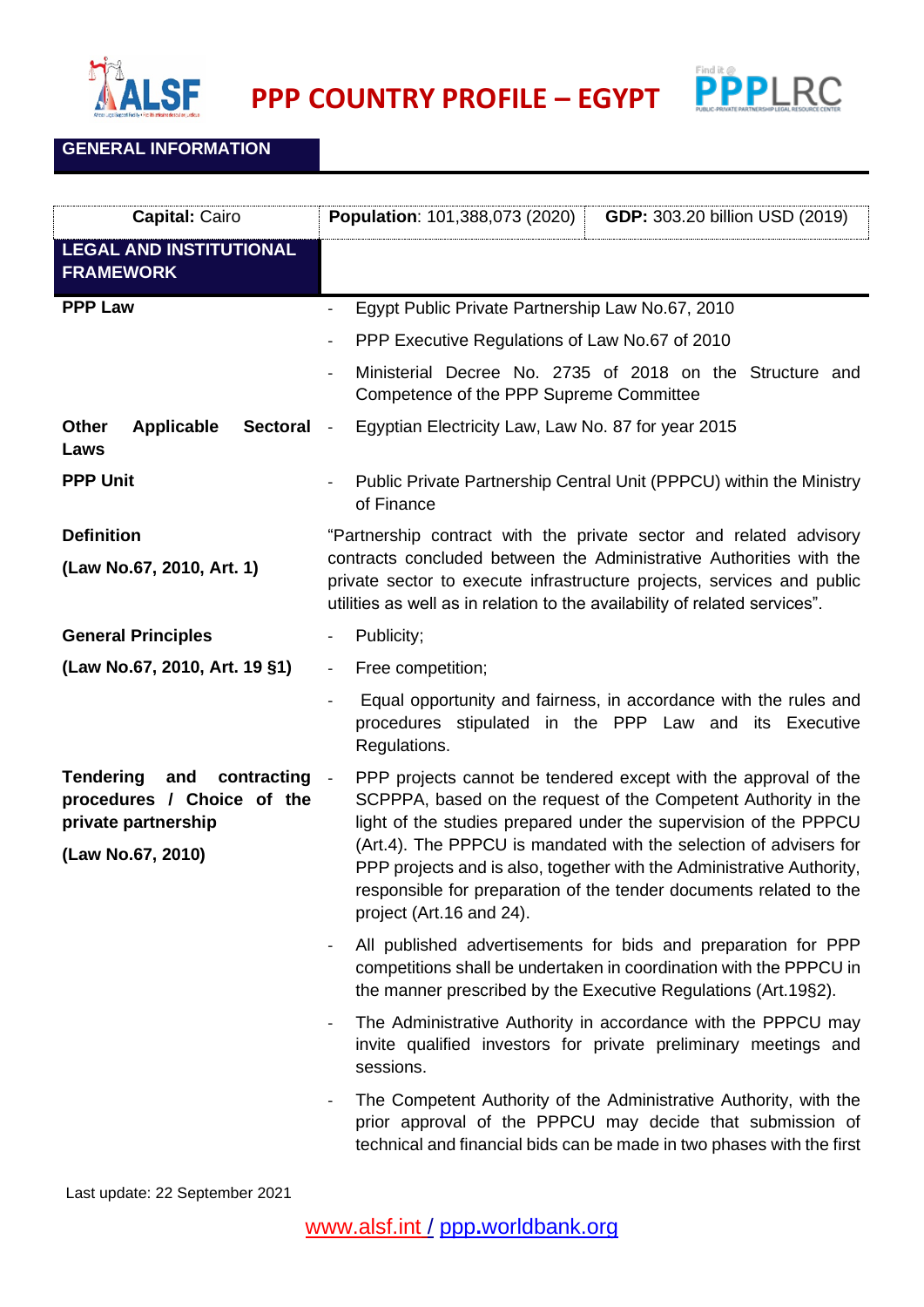



phase being a non-binding offer to include broad outlines of the technical and financial bid followed by a competitive dialogue phase where final bids are submitted upon which the final evaluation is done.

- Competitive dialogue (Art.23): The dialogue will occur after prior approval and under the supervision of the SCPPPA. Principles of equality among investors, confidentiality and non-disclosure of information must be respected. During the competitive dialogue, the Administrative Authority and the PPPCU may hold a competitive dialogue with the qualified investors who submitted their nonbinding offers in order to obtain explanations for the contents of the technical and financial proposals.
- A committee is formed by a decree of the Competent Authority of the Administrative Authority from technical, legal, and financial experts to receive, study and rank the bids (Art.29)

The SCPPPA endorses the recommendation of the Competent Authority of the Administrative Authority related to the selection of the contracting party entering into the PPP contract (Art.15e)

rehabilitation, and other works, as well as the services availability

**Project Evaluation (Law No.67, 2010)** Conducted by a committee formed by a decree of the Competent Authority of the Administrative Authority from technical, legal and financial experts (Art.29).

| <b>Negotiation and Signature of</b><br><b>PPP Contracts</b><br>(Law No.67, 2010) | Contract to be entered into between the Administrative Authority and a<br>Project Company (Art.2). Conclusion of the contract approved by<br>SCPPPA (Art 15.e)                                                                                                                                                            |
|----------------------------------------------------------------------------------|---------------------------------------------------------------------------------------------------------------------------------------------------------------------------------------------------------------------------------------------------------------------------------------------------------------------------|
|                                                                                  | Content of the PPP contract to include the nature and scope of works<br>and services, ownership of the project's funds and assets, responsibility<br>of obtaining authorizations, mode of quality assurance, contract<br>duration, risk allocation etc. (Art 34). PPP contract to be subject to<br>Egyptian law (Art 35). |
| <b>Rights and Obligations of the</b><br>public partner<br>(Law No.67, 2010)      | Obligation to follow up on the Project Company during the<br>$\qquad \qquad -$<br>construction and equipping of the project, provision of the products<br>and services and ensure the fulfillment of quality levels determined<br>by the law (Art.5).                                                                     |
|                                                                                  | Right to amend the conditions of construction, equipment,                                                                                                                                                                                                                                                                 |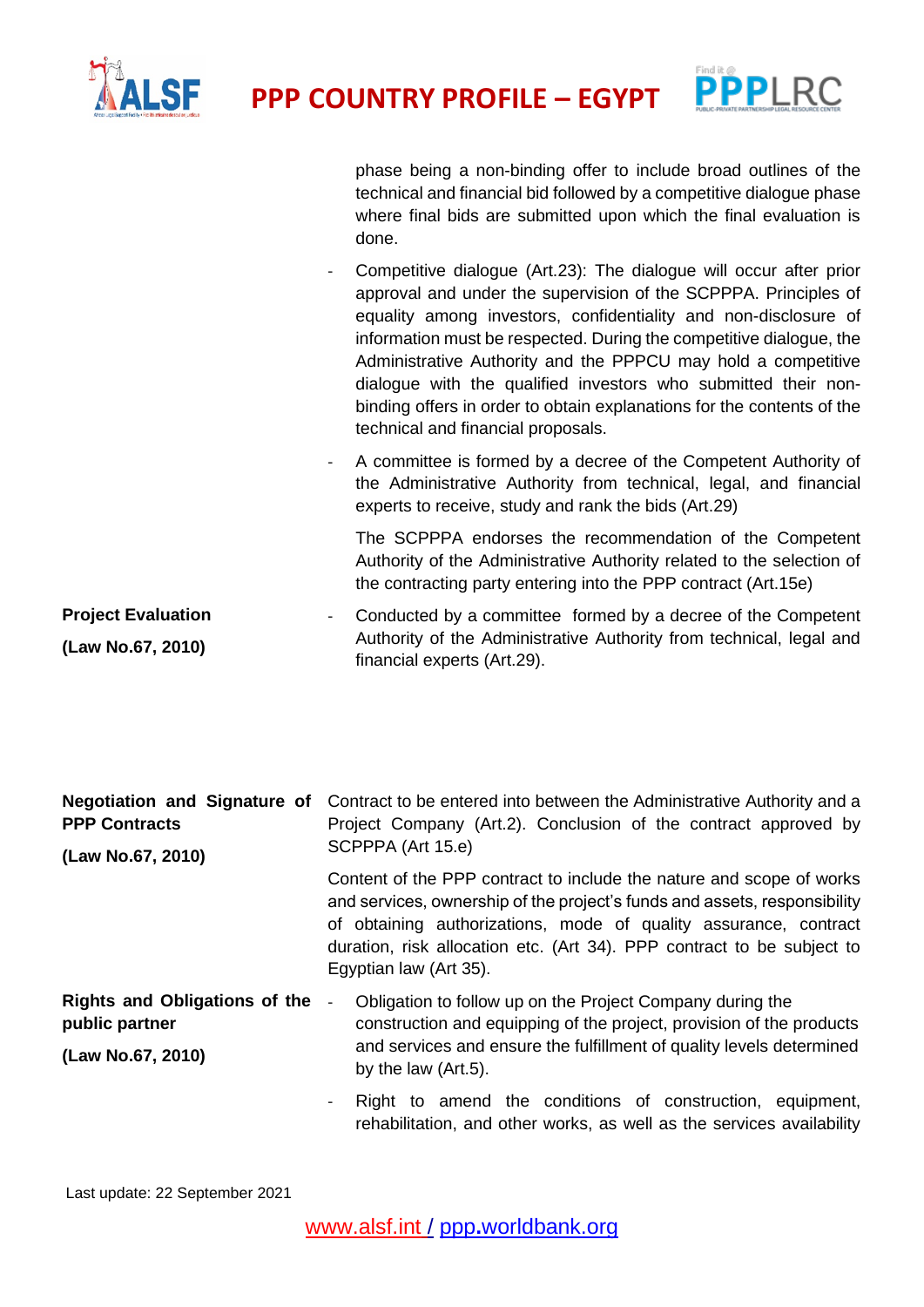

**PROFILE** – **EGYPT** PPP **PPP COUNTRY PROFILE** – **EGYPT** PPPLRC



|                                      |                          | payment agreed upon under the PPP contract. The approval of the<br>SCPPPA is necessary (Art.7)                                                                                                                                                                                                                                          |
|--------------------------------------|--------------------------|-----------------------------------------------------------------------------------------------------------------------------------------------------------------------------------------------------------------------------------------------------------------------------------------------------------------------------------------|
|                                      |                          | Right to manage the operation or utilization of the project if the<br>Project Company breaches its obligations in operating the projects<br>or in meeting the quality level set by law or in the PPP contract<br>(Art.9)                                                                                                                |
|                                      | $\overline{\phantom{a}}$ | Right to object to the conclusion of the Project Company's<br>shareholders' agreement and contracts intended to be entered into<br>between the Project Company and third parties within a period not<br>exceeding sixty days from the date of their submission (Art12§2).                                                               |
|                                      |                          | Right to unilaterally terminate the PPP contract as outlined in the<br>PPP contract (Art.34k))                                                                                                                                                                                                                                          |
|                                      |                          | Right to enter in direct agreements with the project's financing<br>institutions and the project company to regulate the method of<br>payment of the financial obligations of the Administrative Authority<br>to the Project Company and the financing institutions (Art.38)                                                            |
| <b>Rights and Obligations of the</b> | $\overline{\phantom{a}}$ | Obligation to fulfil all quality levels determined by the law (Art.5)                                                                                                                                                                                                                                                                   |
| private partner<br>(Law No.67, 2010) | $\overline{\phantom{0}}$ | Obligation to provide the monitoring committee formed by the<br>Project Company and the Administrative Authority with all required<br>documents, information, or data necessary for the committee to<br>undertake its role and to allow the committee to visit and inspect the<br>site at any time (Art.5§2)                            |
|                                      | $\overline{\phantom{a}}$ | Obligation to guarantee that all beneficiaries of products or services<br>provided by the project are treated equally (Art.6§1)                                                                                                                                                                                                         |
|                                      | $\overline{\phantom{a}}$ | Obligation to commit to preserve the asset related to the operation<br>of the project and to maintain and care for, and use such assets for<br>their intended purposes (Art.10)                                                                                                                                                         |
|                                      |                          | Obligation not to sell or arrange any right over the project's monies,<br>assets, and facilities that are being constructed or rehabilitated save<br>for the purpose of implementing the replacement and renewal<br>program stipulated in the PPP contract and only after obtaining the<br>approval of the Competent Authority (Art.11) |
|                                      | $\overline{\phantom{a}}$ | Obligation to provide the Administrative Authority with its<br>shareholders' agreements and draft contracts intended to be<br>entered into by it with third parties (Art.12§1)                                                                                                                                                          |
|                                      | $\overline{\phantom{a}}$ | Obligation to submit to the contracting Administrative Authority<br>periodic reports on the construction, equipping, rehabilitation,<br>maintenance, operation, and utilization of works (Art.13)                                                                                                                                       |
|                                      | $\overline{\phantom{a}}$ | Obligation to include in the article of incorporation of the Project<br>Company a prohibition on the transfer of its shares prior to the date                                                                                                                                                                                           |

Last update: 22 September 2021

[www.alsf.int](http://www.alsf.int/) / ppp**.**[worldbank.org](https://ppp.worldbank.org/public-private-partnership/)